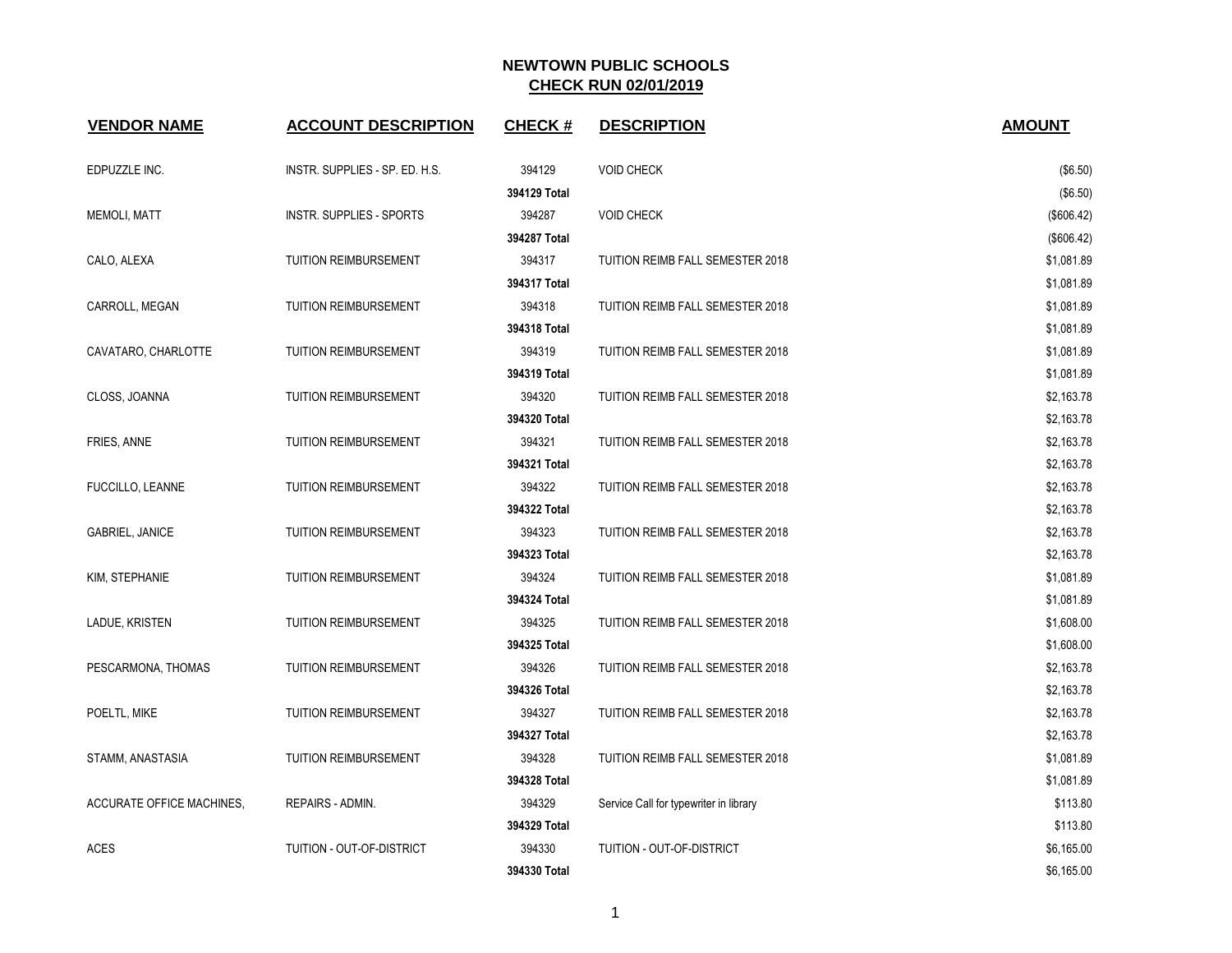| <b>VENDOR NAME</b>        | <b>ACCOUNT DESCRIPTION</b>       | <b>CHECK#</b> | <b>DESCRIPTION</b>                                | <b>AMOUNT</b> |
|---------------------------|----------------------------------|---------------|---------------------------------------------------|---------------|
| ALARMS BY PRECISION       | <b>EMERGENCY REPAIRS - H.S.</b>  | 394331        | LOCK / ALARM EMERG REPAIRS - NHS                  | \$150.00      |
|                           |                                  | 394331 Total  |                                                   | \$150.00      |
| ALL-STAR TRANSPORTATION L | STUDENT TRAVEL - SPORTS          | 394332        | STUDENT TRAVEL TRANSPORTATION                     | \$4,140.60    |
|                           | STUDENT TRAVEL - SPORTS          | 394332        | STUDENT TRAVEL TRANSPORTATION                     | \$5,702.05    |
|                           | STUDENT TRAVEL - SPORTS          | 394332        | STUDENT TRAVEL TRANSPORTATION                     | \$248.20      |
|                           | STUDENT TRAVEL - SPORTS          | 394332        | STUDENT TRAVEL TRANSPORTATION                     | \$52.50       |
|                           | STUDENT TRAVEL - MUSIC           | 394332        | <b>TRANSPORTATION</b>                             | \$700.40      |
|                           | STUDENT TRAVEL - CLASSROOM       | 394332        | Student transportation to/from math competitions. | \$226.60      |
|                           |                                  | 394332 Total  |                                                   | \$11,070.35   |
| AMAZON (17)               | TEXTBOOKS - CLASSROOM            | 394333        | <b>REFUND SALES TAX</b>                           | (\$0.51)      |
|                           | OTHER SUPPLIES - STAFF DEVELOP.  | 394333        | NGSS CLASSROOM SUPPLIES (92007)                   | \$387.79      |
|                           | INSTR. SUPPLIES - SP. ED. PREK-8 | 394333        | EDUCATIONAL SUPPLIES                              | \$102.25      |
|                           | INSTR. SUPPLIES - SP. ED. PREK-8 | 394333        | EDUCATIONAL SUPPLIES                              | \$50.94       |
|                           | INSTR. SUPPLIES - SP. ED. PREK-8 | 394333        | EDUCATIONAL SUPPLIES                              | \$69.48       |
|                           | INSTR. SUPPLIES - SP. ED. PREK-8 | 394333        | <b>EDUCATIONAL SUPPLIES</b>                       | (\$50.94)     |
|                           | INSTR. SUPPLIES - SP. ED. PREK-8 | 394333        | EDUCATIONAL SUPPLIES                              | \$14.81       |
|                           | INSTR. SUPPLIES - SP. ED. PREK-8 | 394333        | <b>EDUCATIONAL SUPPLIES</b>                       | \$22.31       |
|                           | INSTR. SUPPLIES - SP. ED. PREK-8 | 394333        | EDUCATIONAL SUPPLIES                              | \$38.29       |
|                           | INSTR. SUPPLIES - SP. ED. PREK-8 | 394333        | EDUCATIONAL SUPPLIES                              | \$42.81       |
|                           | INSTR. SUPPLIES - SP. ED. PREK-8 | 394333        | <b>EDUCATIONAL SUPPLIES</b>                       | \$19.77       |
|                           | INSTR. SUPPLIES - SP. ED. PREK-8 | 394333        | <b>EDUCATIONAL SUPPLIES</b>                       | \$87.20       |
|                           | INSTR. SUPPLIES - SP. ED. PREK-8 | 394333        | EDUCATIONAL SUPPLIES                              | \$48.67       |
|                           | INSTR. SUPPLIES - SP. ED. PREK-8 | 394333        | EDUCATIONAL SUPPLIES                              | \$11.70       |
|                           | INSTR. SUPPLIES - SP. ED. PREK-8 | 394333        | EDUCATIONAL SUPPLIES                              | \$49.39       |
|                           |                                  | 394333 Total  |                                                   | \$893.96      |
| AMAZON (9)                | INSTR. SUPPLIES - CLASSROOM      | 394334        | <b>NEWTEK</b>                                     | \$29.99       |
|                           | INSTR. SUPPLIES - CLASSROOM      | 394334        | <b>TECH CLUB</b>                                  | \$132.38      |
|                           | INSTR. SUPPLIES - CLASSROOM      | 394334        | <b>NEWTEK</b>                                     | \$9.98        |
|                           | INSTR. SUPPLIES - CLASSROOM      | 394334        | <b>HEMMA</b>                                      | \$7.49        |
|                           | INSTR. SUPPLIES - CLASSROOM      | 394334        | TECH CLUB                                         | \$36.94       |
|                           | INSTR. SUPPLIES - CLASSROOM      | 394334        | <b>HEMMA</b>                                      | \$54.75       |
|                           | INSTR. SUPPLIES - CLASSROOM      | 394334        | <b>HEMMA</b>                                      | \$71.57       |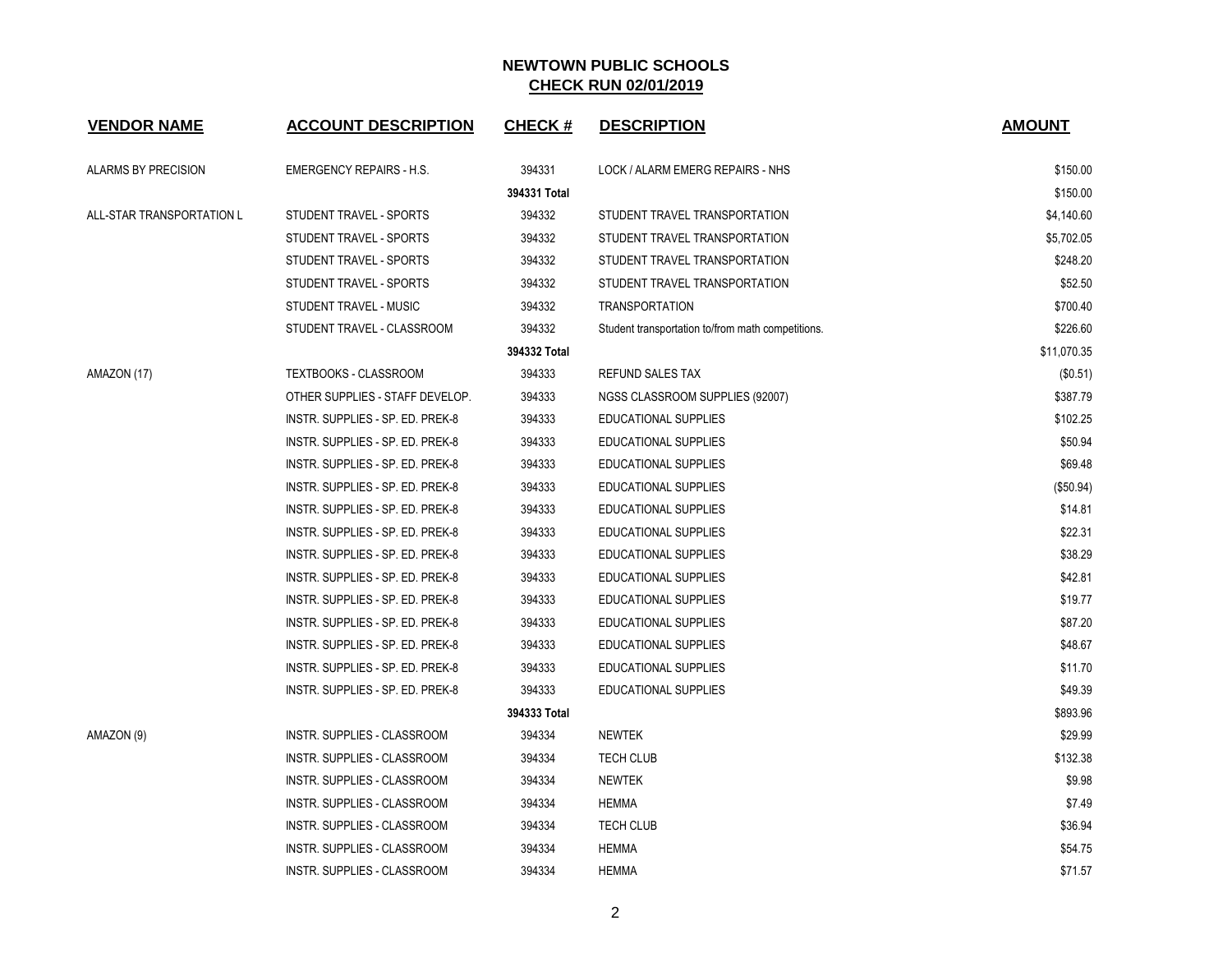| <b>VENDOR NAME</b>   | <b>ACCOUNT DESCRIPTION</b>      | <b>CHECK#</b> | <b>DESCRIPTION</b>                                                                    | <b>AMOUNT</b> |
|----------------------|---------------------------------|---------------|---------------------------------------------------------------------------------------|---------------|
| AMAZON (9)           | INSTR. SUPPLIES - CLASSROOM     | 394334        | <b>CULINARY</b>                                                                       | \$191.64      |
|                      | INSTR. SUPPLIES - CLASSROOM     | 394334        | <b>YEARBOOK</b>                                                                       | \$32.14       |
|                      | INSTR. SUPPLIES - CLASSROOM     | 394334        | <b>TECH CLUB</b>                                                                      | \$18.22       |
|                      | INSTR. SUPPLIES - TECH ED.      | 394334        | Whitmor 5 Section Closet Organizer, Hanging Shelves with Sturdy Metal Frame           | \$162.50      |
|                      | INSTR. SUPPLIES - TECH ED.      | 394334        | Intel Core i5-9600K Desktop Processor 6 Cores up to 4.6 GHz Turbo                     | \$402.75      |
|                      | INSTR. SUPPLIES - TECH ED.      | 394334        | Intel Core i5-9600K Desktop Processor 6 Cores up to 4.6 GHz Turbo                     | \$41.52       |
|                      | INSTR. SUPPLIES - GUIDANCE      | 394334        | Bulk Starburst & Tootsie Favorites 9.5 Lb Candy Variety Value Bundle Care             | \$79.90       |
|                      | INSTR. SUPPLIES - SOC. STUDIES  | 394334        | SS Dept. supplies: Correction tape, dish soap, file folders                           | \$17.19       |
|                      | INSTR. SUPPLIES - SOC. STUDIES  | 394334        | SS Dept. supplies: Correction tape, dish soap, file folders                           | \$52.66       |
|                      | INSTR. SUPPLIES - SOC. STUDIES  | 394334        | SS Dept. supplies: Correction tape, dish soap, file folders                           | \$17.82       |
|                      | INSTR. SUPPLIES - SOC. STUDIES  | 394334        | SS Dept. supplies: Correction tape, dish soap, file folders                           | \$271.72      |
|                      | INSTR. SUPPLIES - MATH          | 394334        | Math Dept. supplies: (98) AAA batteries, Post-Its, sponges, soap                      | \$78.09       |
|                      | INSTR. SUPPLIES - SCIENCE       | 394334        | WEST SYSTEM 105A EXPOXY RESIN WITH 205A FAST EPOXY HARDENER                           | \$69.99       |
|                      | INSTR. SUPPLIES - WORLD LANG.   | 394334        | WL Dept. supplies: File folder jackets, electric pencil sharpener, laminating pouches | \$386.61      |
|                      | INSTR. SUPPLIES - CLASSROOM     | 394334        | Lorell Office Dimensions 22" Deep 2 drawer file cabinet                               | \$67.99       |
|                      | INSTR. SUPPLIES - SCIENCE       | 394334        | Pens, Glue, Tape, Paper                                                               | \$59.53       |
|                      | INSTR. SUPPLIES - SOC. STUDIES  | 394334        | (3) Electric pencil sharpeners                                                        | \$74.85       |
|                      | INSTR. SUPPLIES - MUSIC         | 394334        | BERKLE PRACTICE METHOD- TEACHER GUIDE- AND KEYBOARD                                   | \$30.86       |
|                      | INSTR. SUPPLIES - ENGLISH       | 394334        | Swiffer products                                                                      | \$38.82       |
|                      | INSTR. SUPPLIES - ENGLISH       | 394334        | Swiffer products                                                                      | \$35.98       |
|                      | INSTR. SUPPLIES - ART           | 394334        | Keter 5-Shelf Heavy Duty Utility Freestanding Ventilated Shelving Unit                | \$64.00       |
|                      | INSTR. SUPPLIES - GUIDANCE      | 394334        | Smarties Candy Rolls, Bulk, 5 Pound-Tootsies Rolls                                    | \$31.27       |
|                      | INSTR. SUPPLIES - SPORTS        | 394334        | LACROSSE SCORE BOOKS                                                                  | \$33.90       |
|                      | INSTR. SUPPLIES - SCIENCE       | 394334        | OPLUZ LIGHTNING TO VGA HDMI ADAPTER                                                   | \$29.99       |
|                      |                                 | 394334 Total  |                                                                                       | \$2,633.04    |
| <b>ANTHEM LIFE</b>   | P/R - VOLUNTARY LIFE INS.       | 394335        | ANTHEM LIFE FEB 2019                                                                  | \$1,887.05    |
|                      | P/R - VOLUNTARY LTD INS.        | 394335        | ANTHEM LTD FEB 2019                                                                   | \$3,722.78    |
|                      |                                 | 394335 Total  |                                                                                       | \$5,609.83    |
| AUTO HOME COMMERCIAL | <b>EMERGENCY REPAIRS - M.G.</b> | 394336        | PA SYSTEM / CLOCK REPAIRS - MG                                                        | \$2,817.31    |
|                      |                                 | 394336 Total  |                                                                                       | \$2,817.31    |
| <b>BAGEL DELIGHT</b> | OFF. SUPPLIES - ADMIN.          | 394337        | Professional Development Refreshments per                                             | \$140.00      |
|                      |                                 | 394337 Total  |                                                                                       | \$140.00      |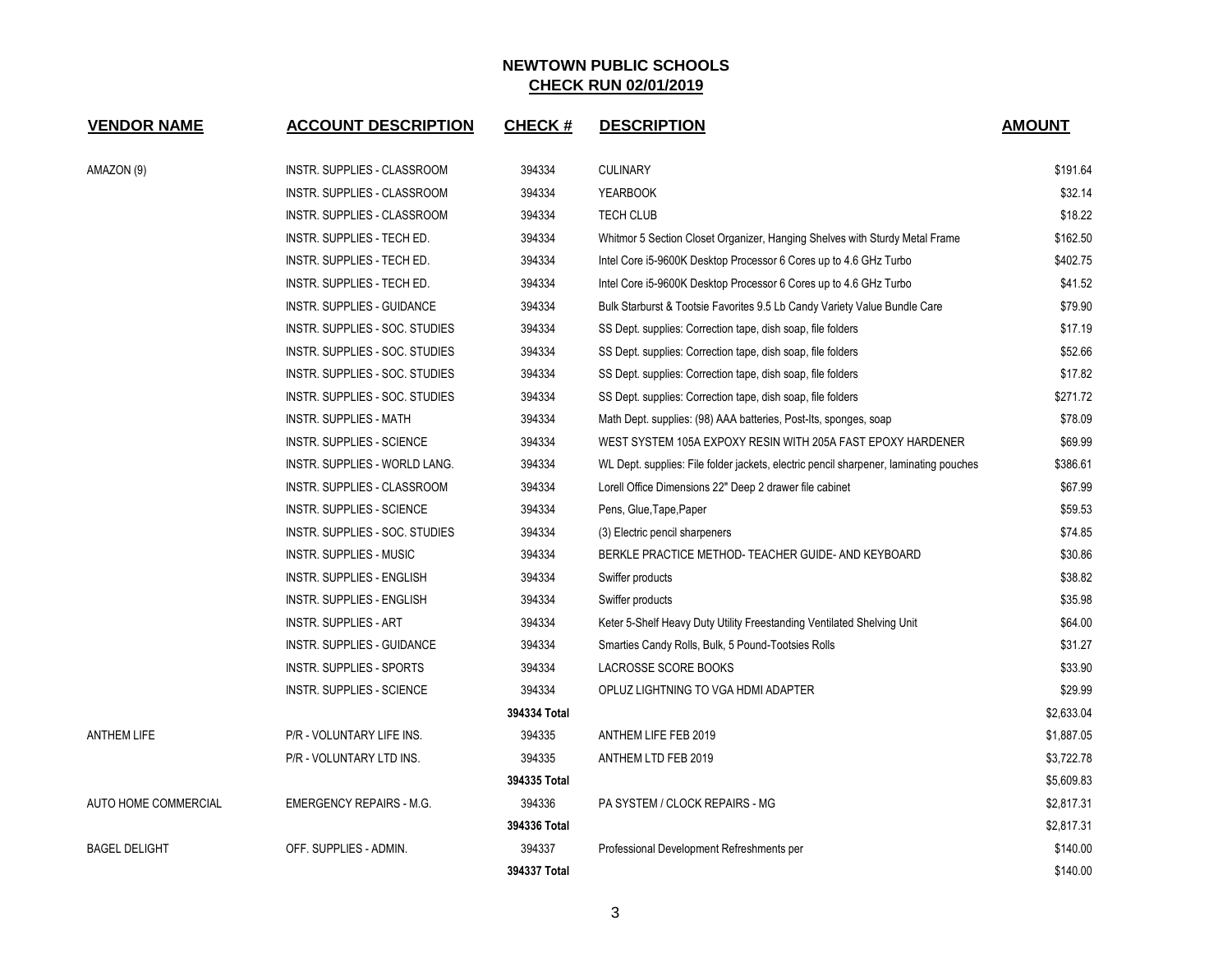| <b>VENDOR NAME</b>               | <b>ACCOUNT DESCRIPTION</b>      | <b>CHECK#</b> | <b>DESCRIPTION</b>                                                       | <b>AMOUNT</b>                 |
|----------------------------------|---------------------------------|---------------|--------------------------------------------------------------------------|-------------------------------|
|                                  |                                 |               |                                                                          |                               |
| <b>BLICK ART MATERIALS</b>       | <b>INSTR. SUPPLIES - ART</b>    | 394338        | BRUSH- OIL-NEOCOLOR-GLAZE- SEE CART                                      | (\$188.28)                    |
|                                  | <b>INSTR. SUPPLIES - ART</b>    | 394338        | Foam core Item 13202-1023                                                | \$24.78                       |
|                                  | <b>INSTR. SUPPLIES - ART</b>    | 394338        | Studio Gesso Gallon, Item 00682-1001                                     | \$47.98                       |
|                                  | <b>INSTR. SUPPLIES - ART</b>    | 394338        | Ast drawing paper, construction paper, tempera paints, watercolor paint  | \$346.67                      |
|                                  |                                 | 394338 Total  |                                                                          | \$231.15                      |
| <b>BRAIN POP</b>                 | INSTR. SUPPLIES - COMPUTER ED.  | 394339        | Subscription to Brain Pop (Tikva R)See attached quote                    | \$175.00                      |
|                                  |                                 | 394339 Total  |                                                                          | \$175.00                      |
| BREAKOUT INC.                    | <b>INSTR. SUPPLIES - MATH</b>   | 394340        | Class packof 2 kits with single platform access colde per attached quote | \$275.00                      |
|                                  |                                 | 394340 Total  |                                                                          | \$275.00                      |
| <b>BROOKS ENVIRONMENTAL CONS</b> | PROF. SERV. - B. & G.           | 394341        | ASBESTOS DESIGNATED PERSON 2018-2019                                     | \$850.00                      |
|                                  |                                 | 394341 Total  |                                                                          | \$850.00                      |
| CMRS-POC (BOE CO)                | POSTAGE - BUS. SERV.            | 394342        | POSTAGE MACH #08013733 2018/19                                           | \$1,000.00                    |
|                                  |                                 | 394342 Total  |                                                                          | \$1,000.00                    |
| CONN READING ASSOCIATION         | STAFF TRAIN. - CLASSROOM        | 394343        | Annual Reading CONF                                                      | \$2,205.00                    |
| <b>CONN READING ASSOCIATION</b>  | STAFF TRAIN. - READING          | 394343        | Registration for CRA Conference Nov 7th and 8th                          | \$270.00                      |
|                                  | STAFF TRAIN. - READING          | 394343        | Daily Lunch                                                              | \$25.00                       |
|                                  |                                 | 394343 Total  |                                                                          | \$2,500.00                    |
| CONNEC-TO-TALK                   | PROF. SERV. - PSYCH/MED. EVAL.  | 394344        | PROF. SERV. - PSYCH/MED. EVAL.                                           | \$3,390.00                    |
|                                  |                                 | 394344 Total  |                                                                          | \$3,390.00                    |
| DEMCO INC.                       | SUPPLIES - LIBRARY              | 394345        | Kapco Easy Cover WT14200290                                              | \$34.59                       |
|                                  | SUPPLIES - LIBRARY              | 394345        | Assorted processing supplies                                             | \$172.77                      |
|                                  |                                 | 394345 Total  |                                                                          | \$207.36                      |
| DISCOUNT SCHOOL SUPPLY           | INSTR. SUPPLIES - CLASSROOM     | 394346        | X960JCPW 36 book case with 2 adj. shelves.                               | \$304.60                      |
|                                  |                                 | 394346 Total  |                                                                          | \$304.60                      |
| EAST RIVER ENERGY INC.           | FUEL OIL - GEN.                 | 394347        | OIL 342.0 GAL MAINT                                                      | \$702.12                      |
|                                  |                                 | 394347 Total  |                                                                          | \$702.12                      |
| <b>EASTCONN</b>                  | OTHER SUPPLIES - STAFF DEVELOP. | 394348        | TEAM Collaborative Membership 2018/2019 School Year                      | 13 Beginning Te<br>\$1,950.00 |
|                                  |                                 | 394348 Total  |                                                                          | \$1,950.00                    |
| <b>EASTERN WATER SOLUTIONS</b>   | <b>B&amp;G CONTRACTED SERV.</b> | 394349        | CERTIFIED WATER OPERATOR AGREEMENT - 2018-2019                           | \$2,558.00                    |
|                                  |                                 | 394349 Total  |                                                                          | \$2,558.00                    |
| <b>EDADVANCE</b>                 | SPECIALISTS - PSYCH. ELEM.      | 394350        | SPECIALISTS - PSYCH. ELEM.                                               | \$4,060.00                    |
|                                  |                                 | 394350 Total  |                                                                          | \$4,060.00                    |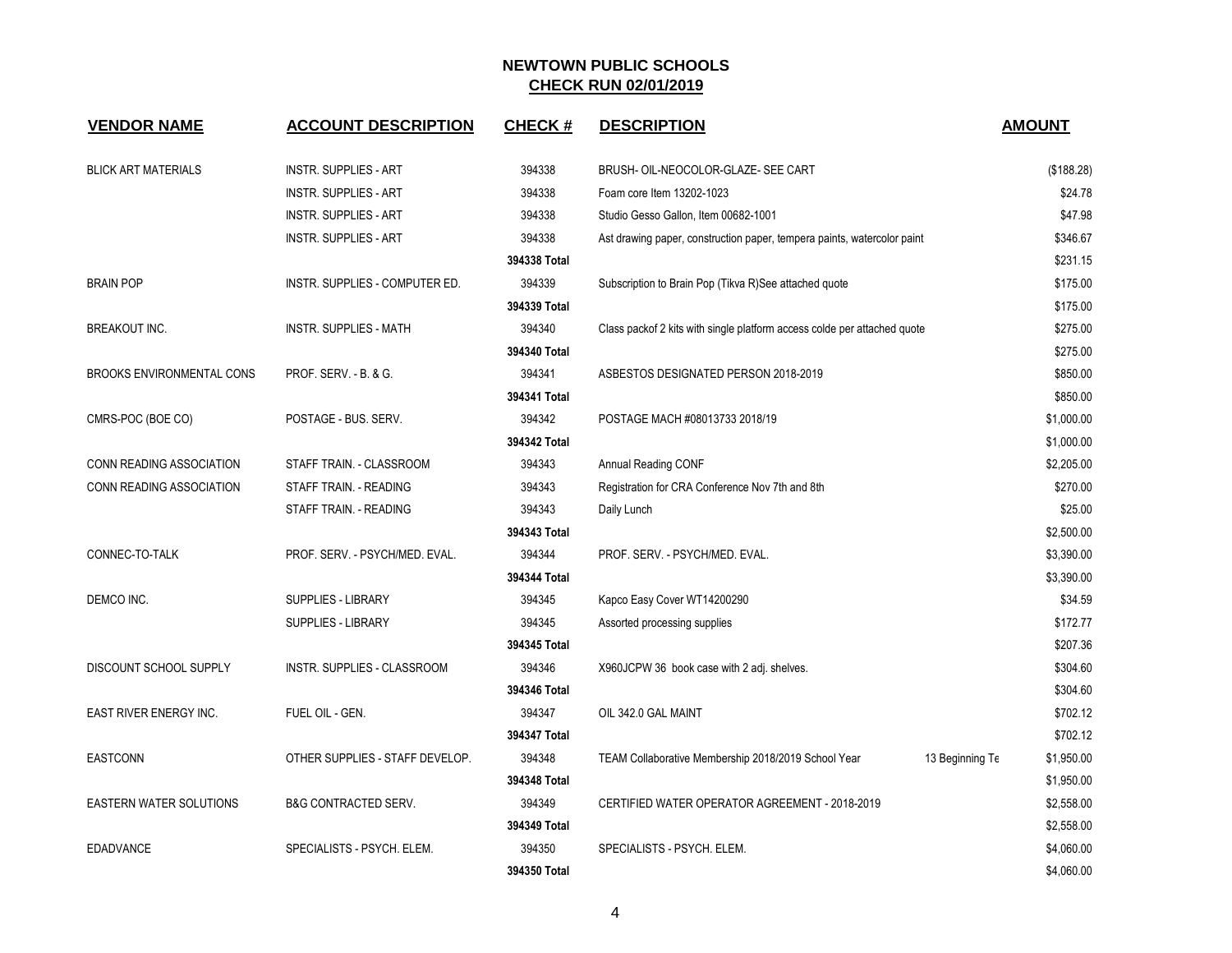| <b>VENDOR NAME</b>              | <b>ACCOUNT DESCRIPTION</b>       | <b>CHECK#</b> | <b>DESCRIPTION</b>                                                            | <b>AMOUNT</b> |
|---------------------------------|----------------------------------|---------------|-------------------------------------------------------------------------------|---------------|
| <b>FOLLETT SCHOOL SOLUTIONS</b> | <b>SUPPLIES - LIBRARY</b>        | 394351        | Books Fiction/Non Fic: See Attached order                                     | \$2.015.92    |
|                                 | <b>SUPPLIES - LIBRARY</b>        | 394351        | Total cataloging and processing for books and AV materials                    | \$75.21       |
|                                 | SUPPLIES - LIBRARY               | 394351        | Books Fiction/Non Fic: See Attached order                                     | \$269.02      |
|                                 | <b>SUPPLIES - LIBRARY</b>        | 394351        | AV materials: See attached order                                              | \$489.91      |
|                                 | SUPPLIES - LIBRARY               | 394351        | Total cataloging and processing for books and AV materials                    | \$20.70       |
|                                 |                                  | 394351 Total  |                                                                               | \$2.870.76    |
| GOLDIE AND LIBRO MUSIC CE       | <b>REPAIRS - MUSIC</b>           | 394352        | <b>INSTRUMENT REPAIRS</b>                                                     | \$250.00      |
|                                 |                                  | 394352 Total  |                                                                               | \$250.00      |
| <b>GOPHER</b>                   | INSTR. SUPPLIES - P.E.           | 394353        | BASKETBALL BALLS (14)- VOLLEYBALL (3)- SOCCER BALLS- (2)                      | \$656.35      |
|                                 |                                  | 394353 Total  |                                                                               | \$656.35      |
| HARTFORD HEALTHCARE             | PROF. SERV. - PSYCH/MED. EVAL.   | 394354        | PROF. SERV. - PSYCH/MED. EVAL.                                                | \$150.00      |
|                                 |                                  | 394354 Total  |                                                                               | \$150.00      |
| <b>ITSAVVY LLC</b>              | INSTR. SUPPLIES - SOC. STUDIES   | 394355        | Hovercam Solo 8 plus per attached quote attached.                             | \$358.22      |
|                                 |                                  | 394355 Total  |                                                                               | \$358.22      |
| J.C. MUSIC, LLC                 | <b>REPAIRS - MUSIC</b>           | 394356        | For instrument repairs                                                        | \$15.00       |
|                                 |                                  | 394356 Total  |                                                                               | \$15.00       |
| <b>LEARNING A-Z</b>             | INSTR. SUPPLIES - SP. ED. PREK-8 | 394357        | RENEWAL FOR READING A-Z AND RENEWAL                                           | \$219.90      |
|                                 |                                  | 394357 Total  |                                                                               | \$219.90      |
| LONG, MICHAEL J.                | STAFF TRAVEL - CLASSROOM         | 394358        | TRAVEL & HOTEL WRESTLING TORMENTS                                             | \$284.99      |
|                                 |                                  | 394358 Total  |                                                                               | \$284.99      |
| MARITIME AQUARIUM AT NORW       | STAFF TRAIN. - CLASSROOM         | 394359        | TEACHER REGISTRATION FOR NGSS WORKSHOP                                        | \$400.00      |
|                                 |                                  | 394359 Total  |                                                                               | \$400.00      |
| MASON W.B. INC.                 | OFF. SUPPLIES - BUS. SERV.       | 394360        | <b>SUPPLIES 2018/19</b>                                                       | \$75.16       |
|                                 | <b>INSTR. SUPPLIES - MATH</b>    | 394360        | Math Dept. supplies: (12 sets) Assorted dry erase markers                     | \$163.12      |
|                                 | <b>INSTR. SUPPLIES - MATH</b>    | 394360        | Math Dept. supplies: (12 sets) Assorted dry erase markers                     | \$24.96       |
|                                 | INSTR. SUPPLIES - CLASSROOM      | 394360        | White copy paper, tissues and colored copy paper                              | \$1,324.38    |
|                                 | INSTR. SUPPLIES - CLASSROOM      | 394360        | COPY PAPER-250 CASES                                                          | \$6,217.50    |
|                                 | <b>B&amp;G SUPPLIES - ADMIN.</b> | 394360        | BOTTLED WATER - MAINT DEPT.                                                   | \$47.92       |
|                                 | INSTR. SUPPLIES - SOC. STUDIES   | 394360        | SS Dept. supplies: (20 packs) 4x6 white index cards                           | \$112.92      |
|                                 | INSTR. SUPPLIES - WORLD LANG.    | 394360        | WL Dept. supplies: (12 dozen) pencils, (3 boxes) erasers, (24) invisible tape | \$29.88       |
|                                 | INSTR. SUPPLIES - CLASSROOM      | 394360        | Dry Erase Markers, staplers, d batteries, index cards                         | \$296.39      |
|                                 |                                  | 394360 Total  |                                                                               | \$8,292.23    |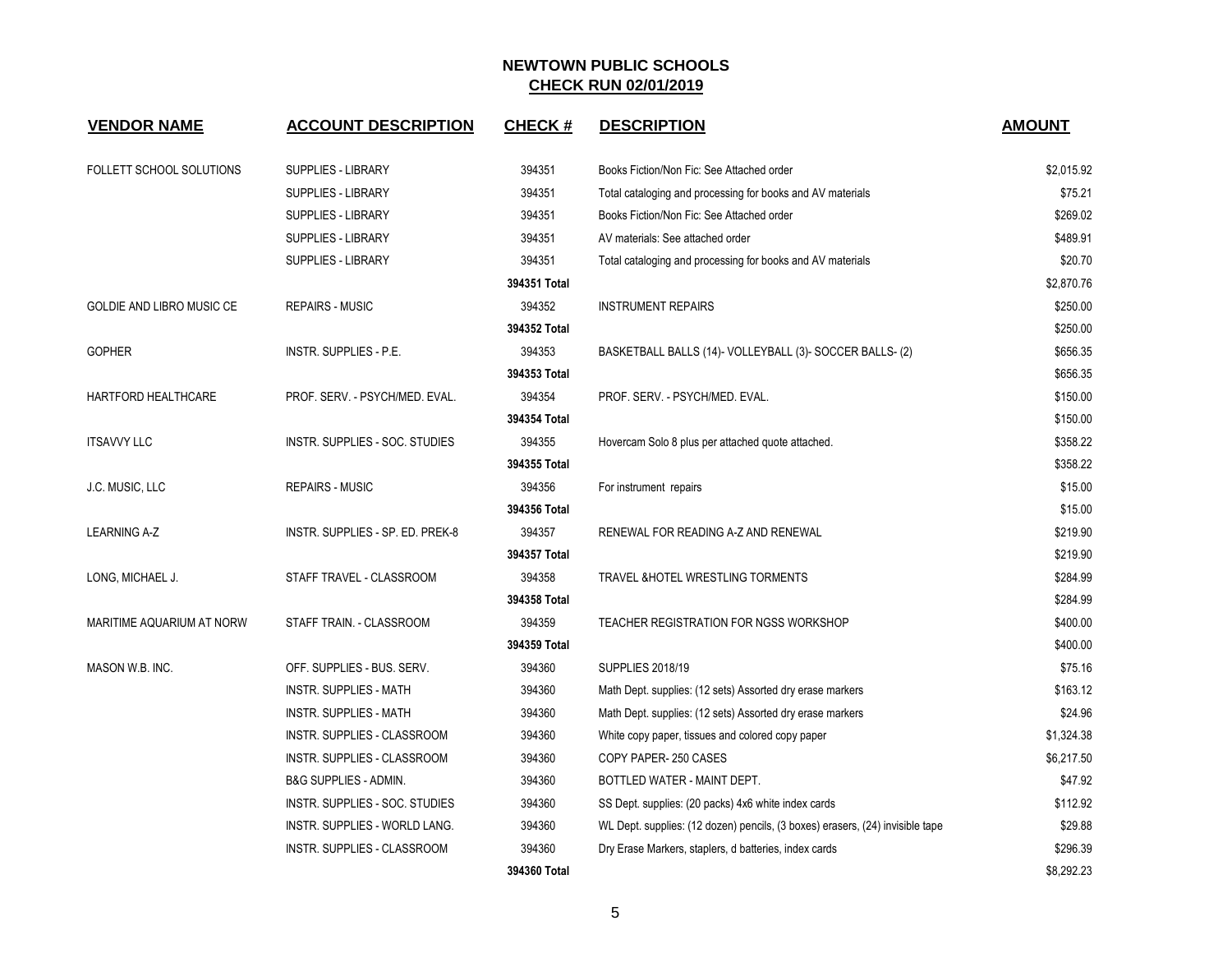| <b>VENDOR NAME</b>        | <b>ACCOUNT DESCRIPTION</b>      | <b>CHECK#</b> | <b>DESCRIPTION</b>                                                           | <b>AMOUNT</b> |
|---------------------------|---------------------------------|---------------|------------------------------------------------------------------------------|---------------|
| <b>MEMOLI, MATT</b>       | <b>INSTR. SUPPLIES - SPORTS</b> | 394361        | <b>SPORTS SUPPLIES</b>                                                       | \$400.47      |
|                           |                                 | 394361 Total  |                                                                              | \$400.47      |
| <b>MITCHELL</b>           | FUEL FOR VEHICLES - TRANS.      | 394362        | PROPANE 1324.3 GAS                                                           | \$1,708.35    |
|                           | FUEL FOR VEHICLES - TRANS.      | 394362        | PROPANE 777.6 GAS                                                            | \$1,003.10    |
|                           | FUEL FOR VEHICLES - TRANS.      | 394362        | PROPANE 1012.4 GAS                                                           | \$1,306.00    |
|                           | FUEL FOR VEHICLES - TRANS.      | 394362        | PROPANE 600.0 GAS                                                            | \$774.00      |
|                           |                                 | 394362 Total  |                                                                              | \$4,791.45    |
| NATIONAL ASSOCIATION OF S | MEMBERSHIPS - H.S.              | 394363        | National Association of School Nurses Annual Membership                      | \$141.00      |
|                           | STAFF TRAIN. - HEALTH ADMIN.    | 394363        | National Association of School Nurses Membership                             | \$141.00      |
|                           |                                 | 394363 Total  |                                                                              | \$282.00      |
| NEWTOWN BOARD OF EDU      | <b>MEDICAL INS. PREMIUMS</b>    | 394364        | <b>LONG TERM DISABILITY</b>                                                  | \$2,466.28    |
|                           | <b>ADMINISTRATION FEES</b>      | 394364        | RETIREE ADM FEE DEC 2018                                                     | \$170.00      |
| NEWTOWN BOARD OF EDU      | LIFE INSURANCE                  | 394364        | <b>AD&amp;D PREMIUM</b>                                                      | \$1,178.34    |
|                           | LIFE INSURANCE                  | 394364        | LIFE PREMIUM                                                                 | \$5,891.69    |
|                           |                                 | 394364 Total  |                                                                              | \$9,706.31    |
| NEWTOWN FOOD SERVICES     | OFF. SUPPLIES - PUPIL SERV.     | 394365        | PO 95569 PARENT MEETING NMS                                                  | \$50.00       |
|                           | <b>MEDICAL SUPPLIES - H.S.</b>  | 394365        | <b>SALTINE CRACKERS</b>                                                      | \$16.50       |
|                           | CONTRACTED SERV. - B.O.E.       | 394365        | 01/22/19 BOE MEETING                                                         | \$50.00       |
|                           | INSTR. SUPPLIES - CLASSROOM     | 394365        | PRINCIPAL S BREAKFAST MEETINGS                                               | \$89.70       |
|                           |                                 | 394365 Total  |                                                                              | \$206.20      |
| NEWTOWN MIDDLE SCHOOL     | CONTRACTED SERV. - SPORTS       | 394366        | for contracted services, ie: track meets, tournament fees, umpires, referees | \$252.20      |
|                           |                                 | 394366 Total  |                                                                              | \$252.20      |
| OFFICE DEPOT, INC.        | INSTR. SUPPLIES - CLASSROOM     | 394367        | For supplies as needed for classroom                                         | \$84.55       |
|                           | INSTR. SUPPLIES - CLASSROOM     | 394367        | For supplies as needed for classroom                                         | \$52.64       |
|                           |                                 | 394367 Total  |                                                                              | \$137.19      |
| ONORATO, HEATHER A.       | THERAPISTS - OT/PT              | 394368        | THERAPISTS - OT/PT                                                           | \$1,565.60    |
|                           |                                 | 394368 Total  |                                                                              | \$1,565.60    |
| OTIS ELEVATOR COMPANY     | <b>B&amp;G CONTRACTED SERV.</b> | 394369        | ELEVATOR SVC CONTRACT - HAWL/RIS 2018-2019                                   | \$303.42      |
|                           |                                 | 394369 Total  |                                                                              | \$303.42      |
| PAR INC.                  | INSTR. SUPPLIES - PSYCH.        | 394370        | EDDTPF ITEM BOOKLET 6847TB                                                   | \$88.00       |
|                           | <b>INSTR. SUPPLIES - PSYCH.</b> | 394370        | <b>SHIPPING</b>                                                              | \$8.80        |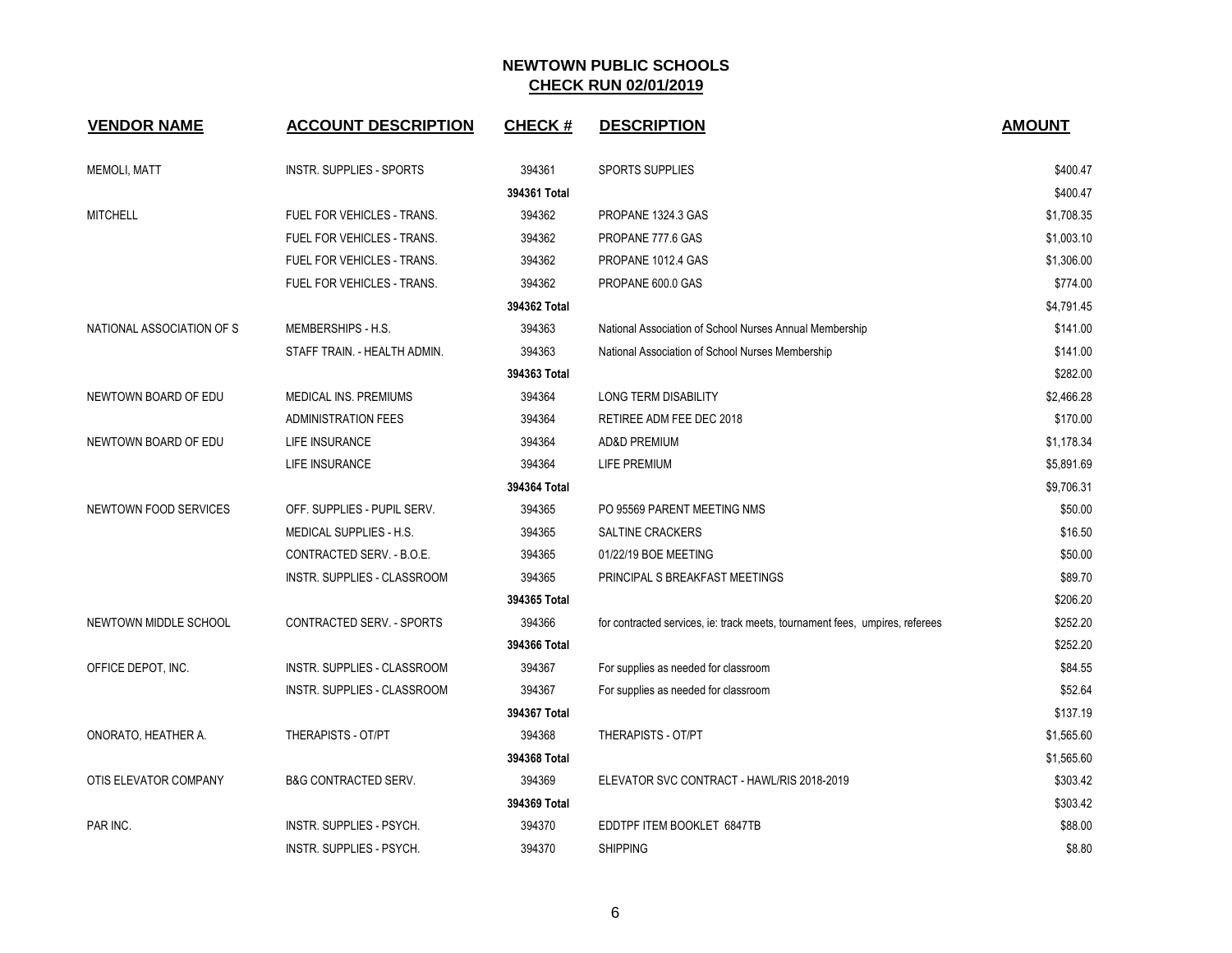| <b>VENDOR NAME</b>      | <b>ACCOUNT DESCRIPTION</b>       | <b>CHECK#</b> | <b>DESCRIPTION</b>                                  | <b>AMOUNT</b> |
|-------------------------|----------------------------------|---------------|-----------------------------------------------------|---------------|
| PAR INC.                | INSTR. SUPPLIES - SP. ED. PREK-8 | 394370        | FAR ASSESSMENT OF MATH 11001-KT                     | \$552.00      |
|                         | INSTR. SUPPLIES - SP. ED. PREK-8 | 394370        | <b>SHIPPING</b>                                     | \$44.16       |
|                         |                                  | 394370 Total  |                                                     | \$692.96      |
| PEPPER J.W. & SON IN    | INSTR. SUPPLIES - MUSIC          | 394371        | <b>MUSIC SUPPLIES</b>                               | \$70.00       |
|                         | <b>INSTR. SUPPLIES - MUSIC</b>   | 394371        | <b>MUSIC SUPPLIES</b>                               | \$935.99      |
|                         | <b>INSTR. SUPPLIES - MUSIC</b>   | 394371        | <b>MUSIC SUPPLIES</b>                               | \$85.00       |
|                         | INSTR. SUPPLIES - MUSIC          | 394371        | <b>MUSIC SUPPLIES</b>                               | \$70.00       |
|                         |                                  | 394371 Total  |                                                     | \$1,160.99    |
| PETTY CASH - P/P        | OFF. SUPPLIES - PUPIL SERV.      | 394372        | PETTY CASH                                          | \$94.30       |
|                         | INSTR. SUPPLIES - SP. ED. PREK-8 | 394372        | PETTY CASH                                          | \$40.51       |
|                         | INSTR. SUPPLIES - SP. ED. H.S.   | 394372        | PETTY CASH                                          | \$6.50        |
|                         |                                  | 394372 Total  |                                                     | \$141.31      |
| RADACHOWSKY, JENNIFER   | INSTR. SUPPLIES - TRANSITION     | 394373        | <b>TOPICS IN MATH</b>                               | \$28.53       |
|                         |                                  | 394373 Total  |                                                     | \$28.53       |
| REALLY GOOD STUFF INC.  | <b>INSTR. SUPPLIES - SCIENCE</b> | 394374        | Tall Privacy Dividers, 19inch Green. Item 163304    | \$95.98       |
|                         | <b>INSTR. SUPPLIES - SCIENCE</b> | 394374        | Shipping charge                                     | \$10.95       |
|                         |                                  | 394374 Total  |                                                     | \$106.93      |
| RED THREAD SPACES LLC   | B. & G. IMPROVE - RIS.           | 394375        | CARPET / FLOOR REPLACE - RIS                        | \$15,225.00   |
|                         |                                  | 394375 Total  |                                                     | \$15,225.00   |
| ROSE BRAND WIPERS INC.  | INSTR. SUPPLIES - MUSIC          | 394376        | <b>CASTERS</b>                                      | \$1,000.54    |
|                         |                                  | 394376 Total  |                                                     | \$1,000.54    |
| S & S WORLDWIDE         | INSTR. SUPPLIES - P.E.           | 394377        | Assorted supplies for PE classes per attached list. | \$305.42      |
|                         |                                  | 394377 Total  |                                                     | \$305.42      |
| <b>SCHOOL SPECIALTY</b> | INSTR. SUPPLIES - CLASSROOM      | 394378        | For classroom supplies as needed.                   | \$62.05       |
|                         |                                  | 394378 Total  |                                                     | \$62.05       |
| SKOLAS, CAROL           | <b>INSTR. SUPPLIES - ART</b>     | 394379        | ART SUPPLIES                                        | \$9.58        |
|                         |                                  | 394379 Total  |                                                     | \$9.58        |
| SOUTHBURY PRINTING C    | PRINTING - B.O.E.                | 394380        | 2000 CERTIFIED EMPLOYEE ABSENCE/PRO                 | \$246.34      |
|                         |                                  | 394380 Total  |                                                     | \$246.34      |
| STEPNEY HARDWARE INC.   | <b>B&amp;G SUPPLIES - MAINT.</b> | 394381        | FOR MAINT SUPPLIES 2018-2019                        | \$9.98        |
|                         | <b>B&amp;G SUPPLIES - MAINT.</b> | 394381        | FOR MAINT SUPPLIES 2018-2019                        | \$41.96       |
|                         |                                  | 394381 Total  |                                                     | \$51.94       |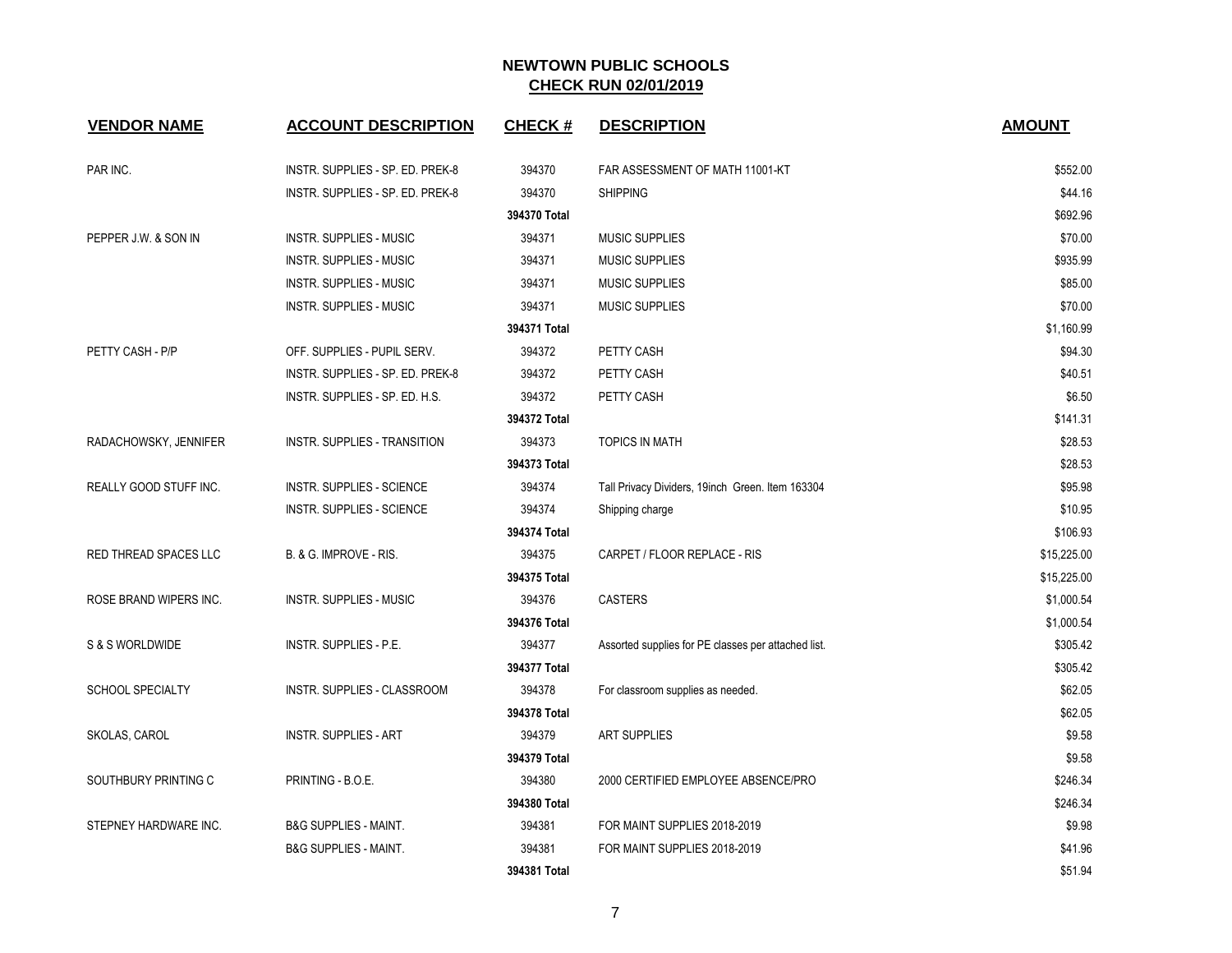| <b>VENDOR NAME</b>                   | <b>ACCOUNT DESCRIPTION</b>     | <b>CHECK#</b> | <b>DESCRIPTION</b>                                              | <b>AMOUNT</b> |
|--------------------------------------|--------------------------------|---------------|-----------------------------------------------------------------|---------------|
| <b>TEACHER COLLEGE READING &amp;</b> | STAFF TRAIN. - CLASSROOM       | 394382        | Conference attendance Getting Ready for SBAC. See attached form | \$165.00      |
|                                      |                                | 394382 Total  |                                                                 | \$165.00      |
| TESTA REFRIGERATION, LLC             | REPAIRS - CAFETERIA            | 394383        | REPAIR GRAB TO GO                                               | \$100.00      |
|                                      | REPAIRS - CAFETERIA            | 394383        | <b>REPAIR TRAULSEN UNIT</b>                                     | \$1,212.92    |
|                                      |                                | 394383 Total  |                                                                 | \$1,312.92    |
| TOM'S SERVICE LLC                    | REPAIRS - CAFETERIA            | 394384        | <b>REPAIR STEAMER</b>                                           | \$80.00       |
|                                      | REPAIRS - CAFETERIA            | 394384        | <b>REPAIR WARMER</b>                                            | \$80.00       |
|                                      |                                | 394384 Total  |                                                                 | \$160.00      |
| <b>TORRCO</b>                        | B. & G. REPAIRS - H.           | 394385        | <b>SUMP PUMPS - HAWL</b>                                        | \$109.63      |
|                                      | B. & G. REPAIRS - S.H.         | 394385        | KITCHEN FILTER - SH                                             | \$120.84      |
|                                      | B. & G. REPAIRS - H.S.         | 394385        | SINK REPAIRS - NHS                                              | \$743.58      |
|                                      |                                | 394385 Total  |                                                                 | \$974.05      |
| TRI-LIFT INC.                        | B&G CONTRACTED SERV.           | 394386        | WAREHOUSE FORKLIFT PREV MAINT                                   | \$153.00      |
|                                      |                                | 394386 Total  |                                                                 | \$153.00      |
| <b>US GAMES</b>                      | INSTR. SUPPLIES - P.E.         | 394387        | Item 1179286 Soffit tuff ball/set 6                             | \$134.28      |
|                                      | INSTR. SUPPLIES - P.E.         | 394387        | Item 1388274 curl up mat, Quote 21066361,                       | \$98.56       |
|                                      |                                | 394387 Total  |                                                                 | \$232.84      |
| <b>VERIZON WIRELESS</b>              | <b>TELEPHONE &amp; CABLE</b>   | 394388        | TELEPHONE SERV 2018/19                                          | \$2,380.48    |
|                                      |                                | 394388 Total  |                                                                 | \$2,380.48    |
| VERMOUNT STATE SCHOOL NUR            | STAFF TRAIN. - HEALTH ADMIN.   | 394389        | 2019 NESN Conference Registration                               | \$220.00      |
|                                      | STAFF TRAIN. - HEALTH ADMIN.   | 394389        | PROCESSING FEE                                                  | \$10.00       |
|                                      | STAFF TRAIN. - H.S.            | 394389        | 2019 NESN Conference Registration                               | \$220.00      |
|                                      | STAFF TRAIN. - H.S.            | 394389        | 2019 NESN Conference Registration                               | \$220.00      |
|                                      |                                | 394389 Total  |                                                                 | \$670.00      |
| <b>WELLSPRING FOUNDATION</b>         | TUITION - OUT-OF-DISTRICT      | 394390        | TUITION - OUT-OF-DISTRICT                                       | \$162.50      |
|                                      |                                | 394390 Total  |                                                                 | \$162.50      |
| <b>WESTERN PSYCHOLOGICAL</b>         | PROF. SERV. - PSYCH/MED. EVAL. | 394391        | EM-180G INTERPRETIVE AND TECHNICAL MANUAL FOR CAS2              | \$104.00      |
|                                      | INSTR. SUPPLIES - PSYCH.       | 394391        | <b>SHIPPING</b>                                                 | \$10.40       |
|                                      | INSTR. SUPPLIES - SP/HEAR.     | 394391        | CASL 2 W-685 KIT                                                | \$615.00      |
|                                      | INSTR. SUPPLIES - SP/HEAR.     | 394391        | <b>SHIPPING</b>                                                 | \$61.50       |
|                                      |                                | 394391 Total  |                                                                 | \$790.90      |